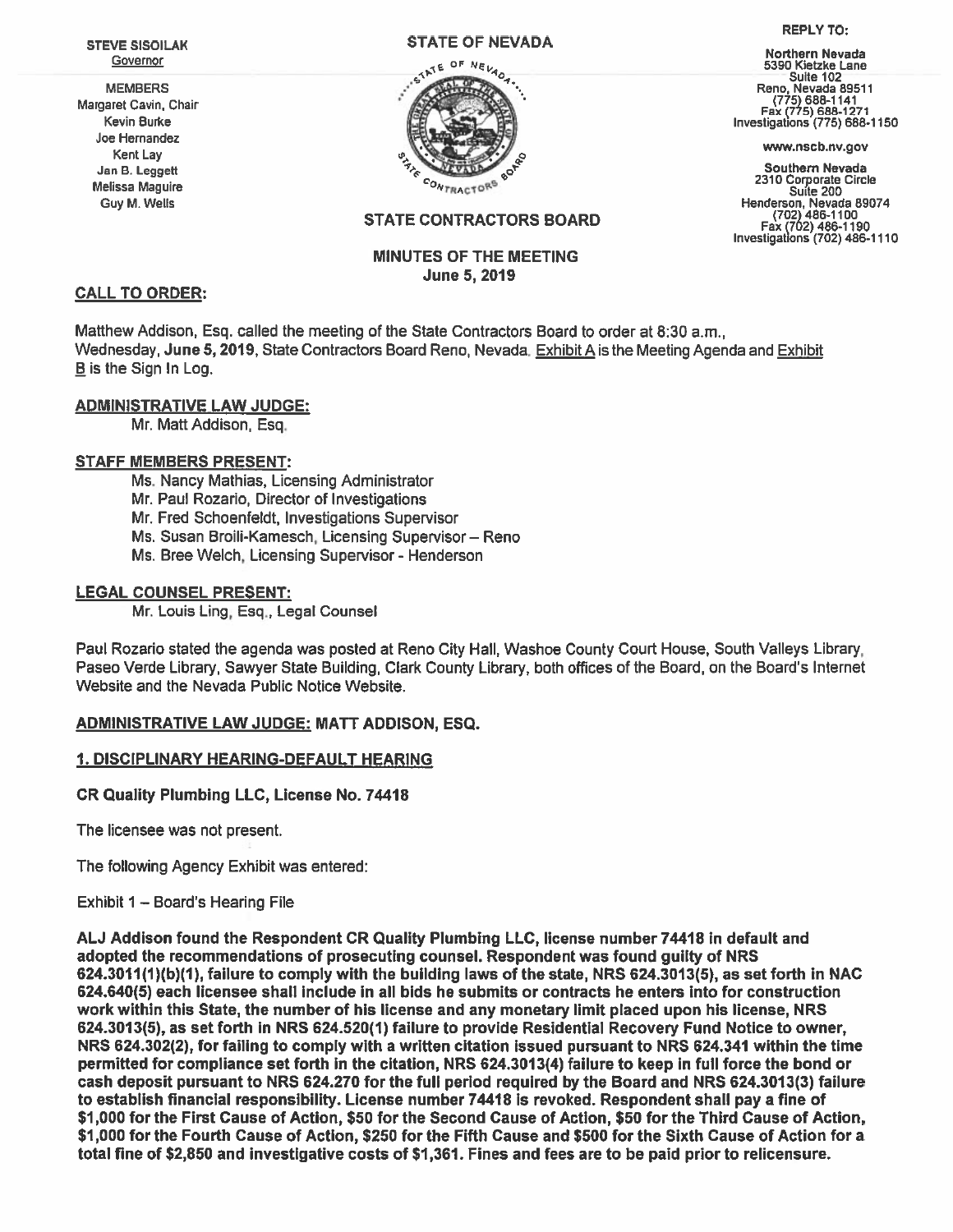# 2. DISCIPLINARY HEARING

Paint Pros LTD, License No. 79198

The licensee was present.

The following Agency Exhibit was entered:

Exhibit 1 — Board's Hearing File

AU Addison found Respondent guilty of one (1) violation of NRS 624.3017(1) workmanship which is not commensurate with the standards of the trade in general; one (1) violation of NRS 624.3013(5), as set forth in NAC 624.700(3)(a) failure to comply with the Board's Notice to Correct; NRS 624.3013(5), as set forth in NRS 624.520(1) failure to provide Residential Recovery Fund notice to owner; one (1) violation of NRS 624.302(6) failure to comply with <sup>a</sup> written reques<sup>t</sup> by the Board; and one (1) violation of NRS 624.3013(3) failure to establish financial responsibility. The Third Cause of Action was dismissed. Respondent was assessed <sup>a</sup> fine of \$500.00 for each of the First and Sixth Causes of Action; <sup>a</sup> fine of \$250.00 for the Second Cause of Action; <sup>a</sup> fine of \$100.00 for each of the Fourth and Fifth Causes of Action for total fines of \$1,450.00 and investigative costs of \$1,000.00. Respondent shall provide <sup>a</sup> current compliant financial statement with bank verification form for all cash accounts that supports <sup>a</sup> \$10,000.00 license limit within <sup>120</sup> days of the June 5, <sup>2019</sup> hearing. Fines and investigative costs are to be paid within <sup>120</sup> days of the June 5, 2019 hearing. If Respondent complies with the Board's Decision and Order, license number 79198, Paint Pros, LTD. will be changed to Inactive status. Failure to comply with the Board's Decision and Order shall result in the revocation of license number 79198, Paint Pros, LTD.

# 3. FINANCIAL RESPONSIBILITY HEARING:

Brimont Construction, License No. 43759

Licensee was present.

The following Agency Exhibit was entered:

Exhibit 1 — Board's Hearing File

AU Addison reduced the monetary license limit to \$200,000, ordered Respondent to pay <sup>a</sup> fine of \$500 and reimburse investigative costs of \$502.70 and submit <sup>a</sup> compliant financial statement that supports the \$200,000 limit within <sup>30</sup> days. License number <sup>43759</sup> is suspended, cannot contract to do new work, but can continue to do already contracted work. If pays fines and investigative costs today, Respondent can move forward with work related to proposals issued prior to today's hearing. Once fines, investigative costs and compliant financial statement has been received, the suspension can be lifted.

## 4. FINANCIAL RESPONSIBILITY HEARING:

Cardinal Construction Corporation dba, Cardinal Management Company, License No. <sup>83072</sup>

Licensee was not present.

The following Agency Exhibit was entered:

Exhibit 1 — Board's Hearing File

AU Addison found the Respondent guilty of violating NRS 624.3013(3) failure to establish financial responsibility and NRS 624.302 (5) failing to comply with an order of the Board. License number 83072 is revoked. Respondent shall pay <sup>a</sup> fine in the amount of \$750 and investigative fees of \$497.31.